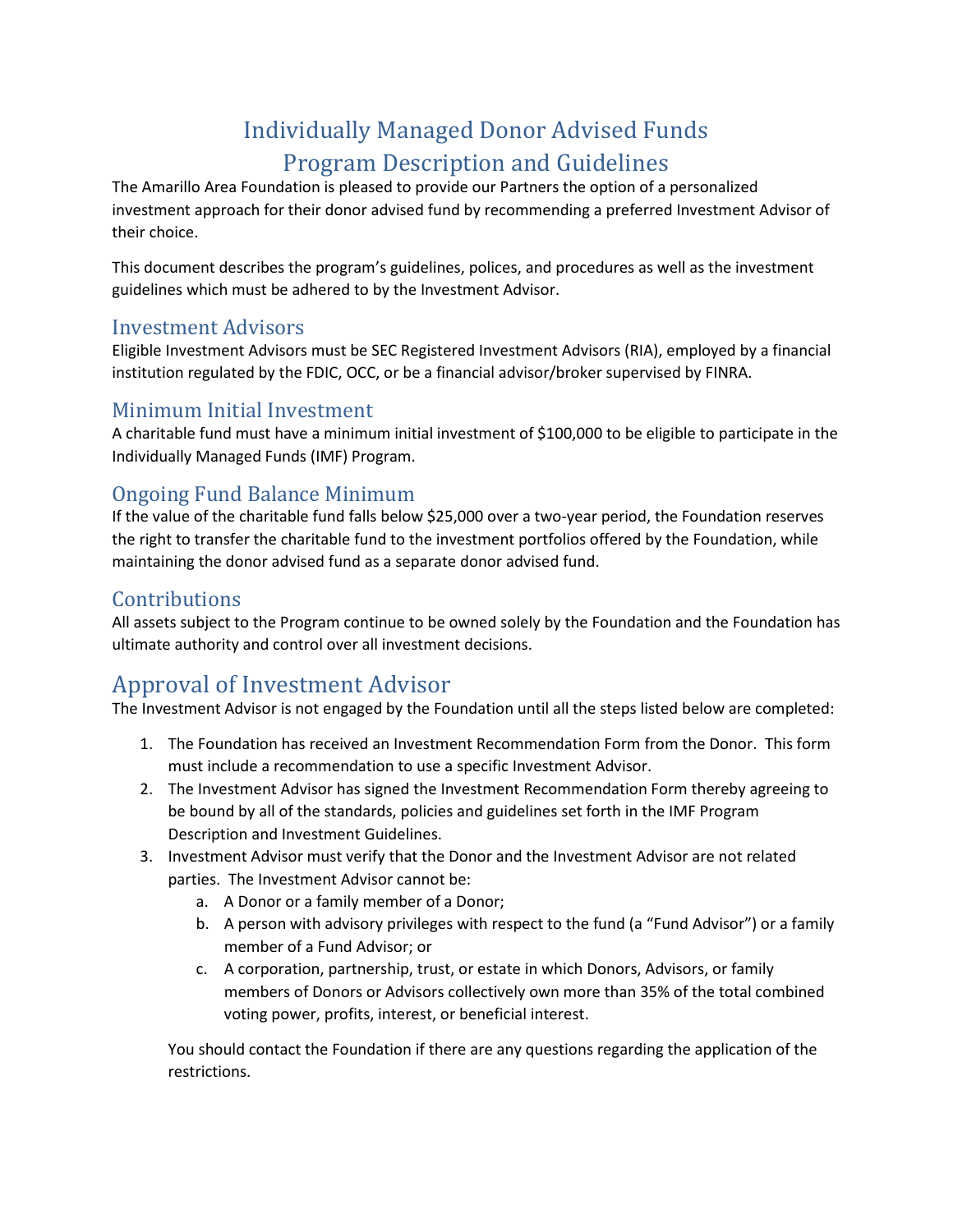- 4. The Foundation must approve the recommended investment Advisor, the proposed investment strategy, the investment advisory fee, and total investment expense and proposed portfolio performance benchmarks. Once these materials and a completed *Investment Advisor Request for Information Questionnaire* are received, the Foundation will complete its due diligence procedures within a reasonable period of time.
- 5. Investment advisory firms participating in the Individually Managed Funds Program are required to provide proof of management, professional liability, and fidelity bond. Evidence of insurance for applicable standard business lines includes, but is not limited to, Financial Institutions Bond or Employee Dishonesty, Bankers Professional Liability/Trust Errors and Omissions, Insurance Agent and/or Financial Advisor Errors and Omissions.

# Investment Advisor Responsibilities

### The Investment Advisor Shall:

- 1. With the authorization of the Foundation, establish a fund account with a qualified custodian in the legal name and tax identification number of Amarillo Area Foundation with a reference to the charitable fund.
- 2. Acknowledge that the Foundation is the sole owner of the account and that the Investment Advisor shall take instructions (both written and verbal) only from authorized employees of the Foundation and never from the Donor who created the fund or any other related party.
- 3. Manage the assets in a prudent manner consistent with the Uniform Prudent Management of Institutional Funds Act (UPMIFA).
- 4. Act as a fiduciary.
- 5. Adhere to the standards, policies and guidelines set forth in this Individually Managed Funds Program Description as currently in effect and as amended by the Foundation from time to time and immediately report, in writing as practical, any violation of such standards, policies or guidelines.
- 6. Develop an investment strategy that supports and is in line with the Foundation's and Donor's philanthropic mission and plan.
- 7. Adhere to the investment strategy for which the Investment Advisor was hired. Portfolios shall be rebalanced to the agreed upon asset allocation on a regular schedule, no less than semiannually.
- 8. Immediately communicate pertinent changes to the Foundation. This includes, but is not limited to:
	- Changes in senior investment personnel involved in the Foundation's relationship
	- Changes in investment style or process
	- Changes in ownership
	- Investigations of or judgement of findings against the firm or its principals, either by the SEC or any other regulatory authority as well as any lawsuits brought against the firm or its principals related to the firm's business activities.
- 9. Vote all proxies to increase shareholder value and to benefit the portfolio unless directed by the Foundation to do otherwise. When requested, Investment Advisors shall report to the Foundation their standing policies with respect to proxy voting.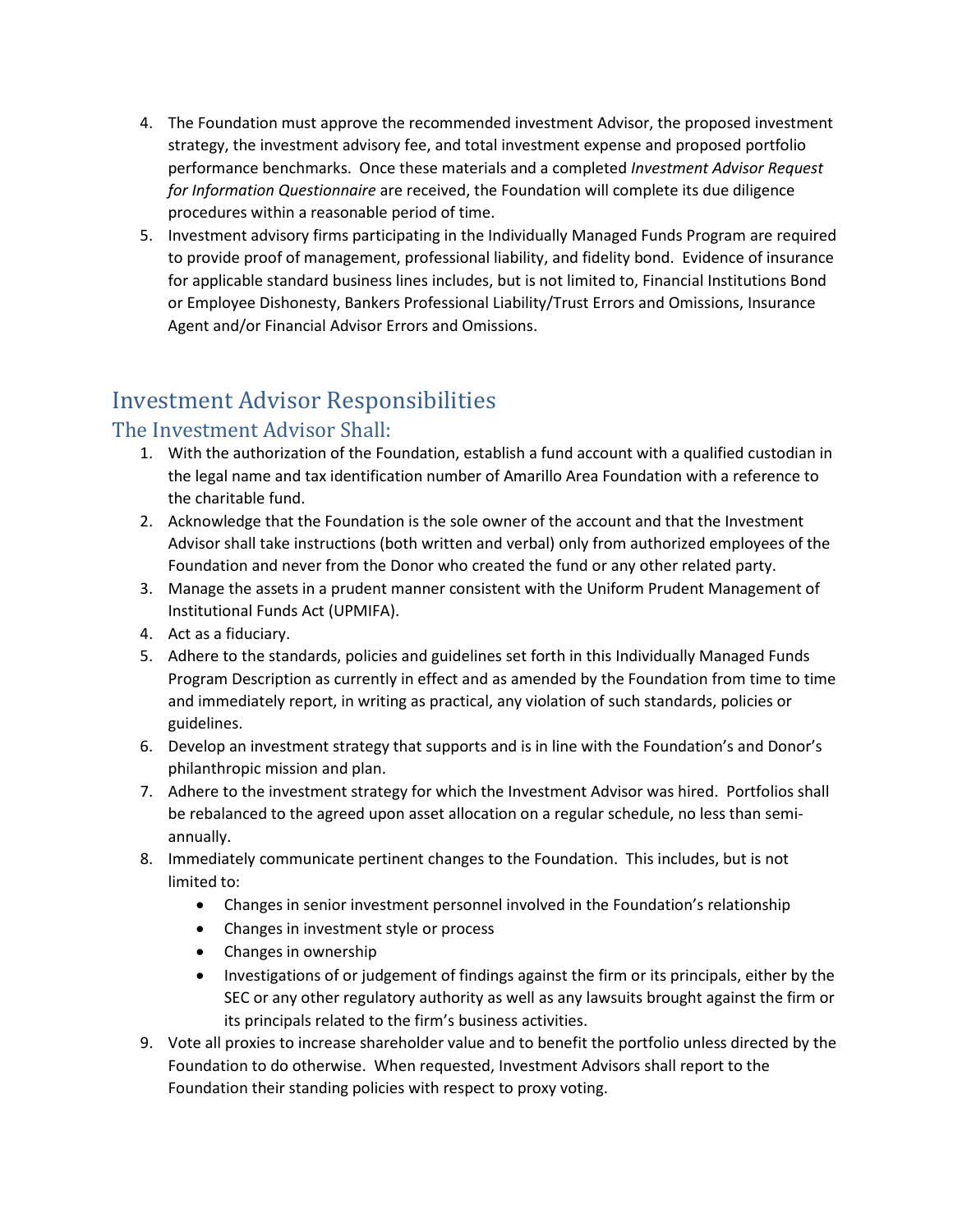- 10. Use *Best Executio*n as defined by the SEC ensuring activity is in the best interest of the Foundation. Additionally, arrangements to direct commissions shall only be implemented by specific authorization of the Foundation.
- 11. Provide the Foundation with the following information:
	- A report at the date of the gift (when the account is opened, assuming assets are transferred in) with values and quantities of each security owned.
	- A report within 10 business days of the close of each month that contains.
		- i. A detail of transactions.
		- ii. An account summary of interest, dividends, realized gains and losses and unrealized gains and losses.
	- A contact and method of making deposits and withdrawals, preferably online.
	- Upon request: Recalculation of all fees charged including advisement, custody, fees at the investment manager level, embedded management fees within mutual fund, commingled funds, etc.
	- Provide other information to the Foundation as requested.

## Foundations Fees

The Amarillo Area Foundation assesses administrative fees to cover the cost of administration and to continue its important work in the community. Fees provide the necessary resources to operate efficiently and effectively, enduring fiscal responsibility, grant due diligence, donor and nonprofit education, research, and other activities. The Administrative fee schedule is as follows:

| \$100,000 to  | \$500,000                  | $=$      | 1.25% |
|---------------|----------------------------|----------|-------|
|               | \$500,000 to \$1,000,000   | $=$      | 1%    |
|               | \$1,000,000 to \$2,500,000 | $\equiv$ | .6%   |
|               | \$2,500,000 to \$5,000,000 | $\equiv$ | .55%  |
| \$5,000,000 + |                            | $=$      | .50%  |

## Investment Advisor Expense

The Foundation may pay the Investment Advisor a mutually agreed upon and reasonable investment advisory fee specific to the Individually Managed Funds Program assets which will be charged to the Fund in addition to the Foundation's administrative fee. An investment advisory fee will not be paid on Fund balances managed in the Foundation's other investment portfolios.

Any direct investment expenses not included in the investment advisory fee (such as brokerage fees and commissions, custody, mutual fund operating expenses.) that are incurred by the Foundation will be charged to the Fund.

The Foundation requires the total of all fees for advisement, custody, fees at the investment management level (including embedded management fees with mutual fund, ETFs, commingled funds, etc.) to be reasonable, considering the amount managed, the investment strategy, the type of investments employed, and fees charged by other advisors for comparable services.

## Changing or Terminating an Investment Advisor

A donor may recommend new Investment Advisors provided they meet the eligibility requirements and are approved by the Foundation. If needed, a list of Investment Advisors is available from the Amarillo Area Foundation's Panhandle Philanthropy Inc.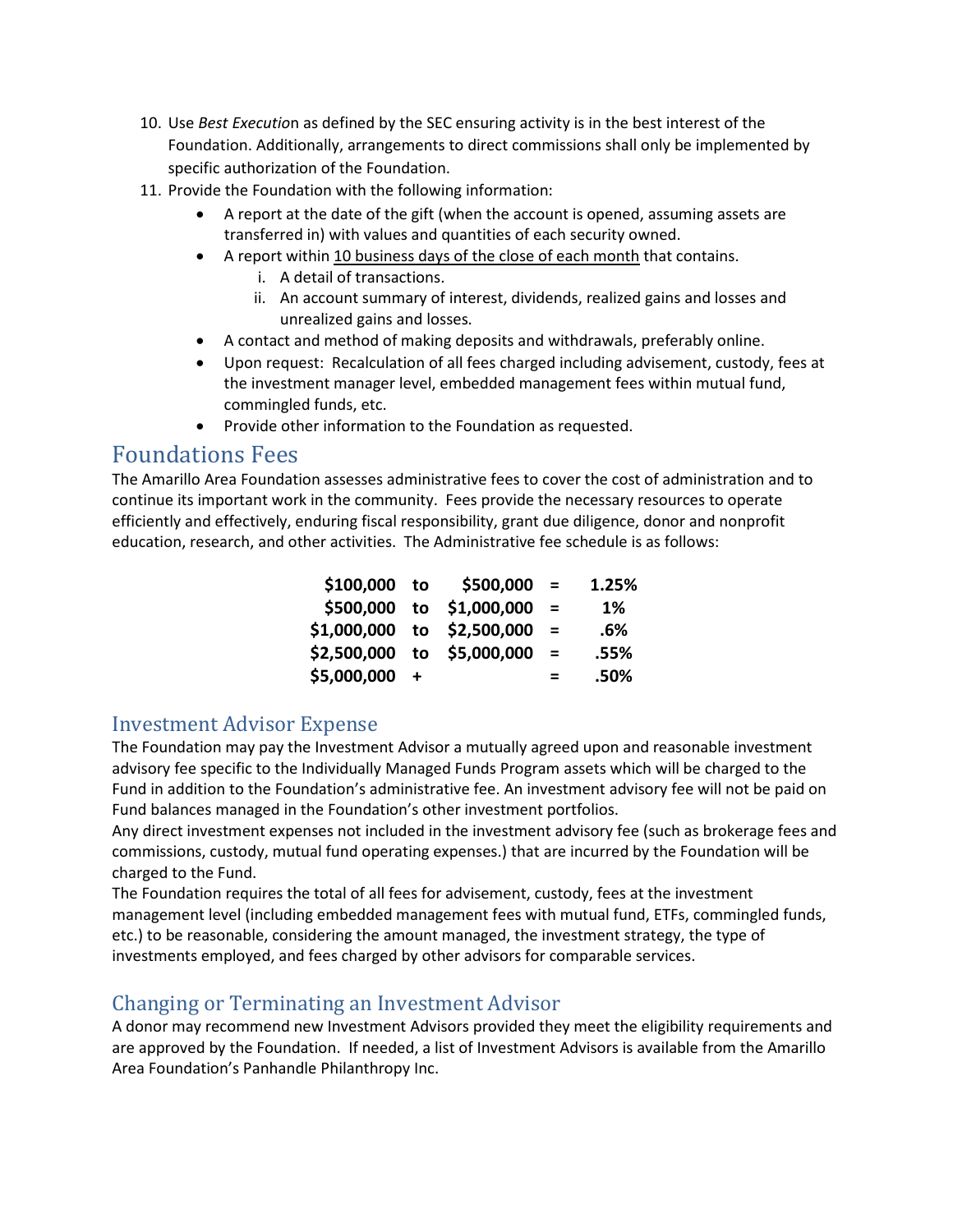The Invest Advisor may be changed or terminated by the Foundation at any time for any reason, with or without cause. In general, prior to termination of an Investment Advisor, the Foundation will notify the Fund's primary contact and discuss other investment options for the assets.

In the event an Investment Advisor is not available to manage the assets for any reason, the assets will be invested in the Foundation's other investment portfolios.

#### Reports

The Amarillo Area Foundation will provide the Fund's primary contacts with a quarterly statement showing balances, contributions, grant, and investment activity. The Foundation will provide additional performance information upon request.

#### Amendment

The Individually Managed Funds Program and all activities of the Amarillo Area Foundation are subject to the terms and conditions of the Donor's Fund Agreement, the Investment Policy of the Amarillo Area Foundation, the Individually Managed Funds Program Description, and the Foundation's donor advised funds policies. The Board of Directors reserves the right to modify the Individually managed Funds Program.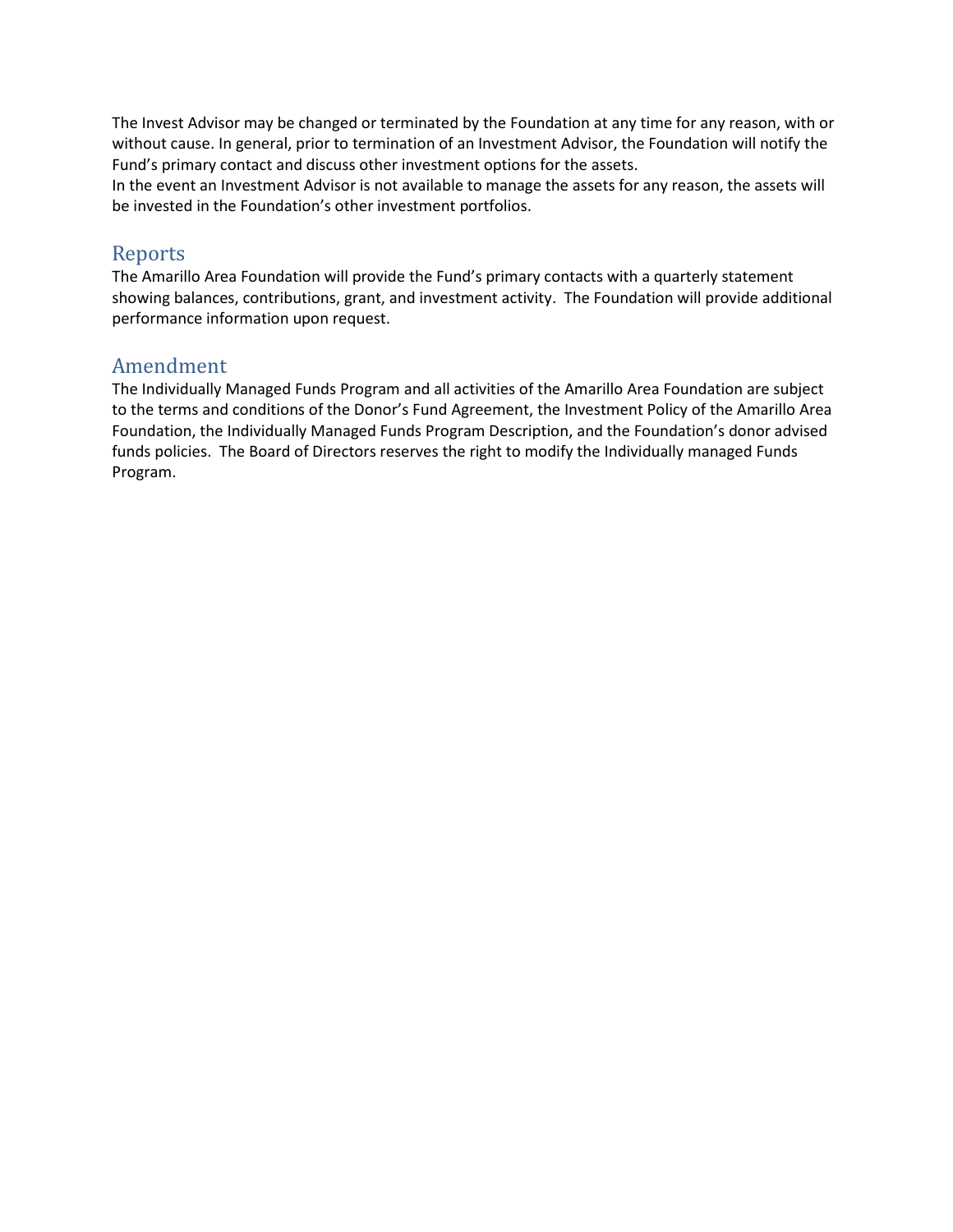## **Fund Distribution Request**

#### **INSTUCTIONS FOR USE**

Please use this form when requesting a grant distribution from your fund. Mail, fax or email the completed form to the address, fax number or email listed below. There is also a digital form that can be completed on our website at:<https://www.amarilloareafoundation.org/daf-request/>

#### **APROVAL PROCESS**

Upon receipt of your request, the Amarillo Area Foundation staff will review the form to ensure that all necessary information is included and verify that the organization is a nonprofit organization in good standing with the IRS. Following board approval, a grant is made to the organization. Included with the check will be a letter identifying your Fund as the source of this grant.

#### **REQUESTS THAT DO NOT MEET IRS REGULATIONS (Please Read carefully)**

We appreciate the opportunity to assist you in your charitable giving. As a part of that service, it is important to comply with IRS regulations regarding charitable funds. In exchange for an irrevocable gift to a charitable fund, you received a tax deduction. To preserve the integrity of that deduction, The Amarillo Area Foundation cannot honor certain grant requests. Following is an explanation of requests that would NOT qualify.

- Memberships: this request would result in a membership benefit to you. There are specific IRS rules regarding the deductibility of contributions for which donors receive a benefit. For example, when an individual pays for a membership to an organization and receives parking privileges, then the amount of the membership less the value of the parking privileges becomes the deductible amount. The rules are no different for contributions to charitable funds. Since donors receive a full tax deduction when a contribution is made to a fund at Amarillo Area Foundation, a distribution from such fund may not be used to pay for memberships in which the donor receives goods or services in exchange.
- Dinners/Events: the request would result in a benefit to you. There are specific IRS rules regarding the deductibility of contributions for which donors receive a dinner as part of the cost of the ticket, then the amount of the ticket less the value of the dinner becomes the deductible amount. The rules are no different for contributions to charitable funds. Since donors received a full tax deduction when the contribution is made to the fund at Amarillo Area Foundation, a distribution from such fund may not be used to purchase tickets, or tables to galas, or any other type of charitable contribution in which the donor receives goods or services in exchange.